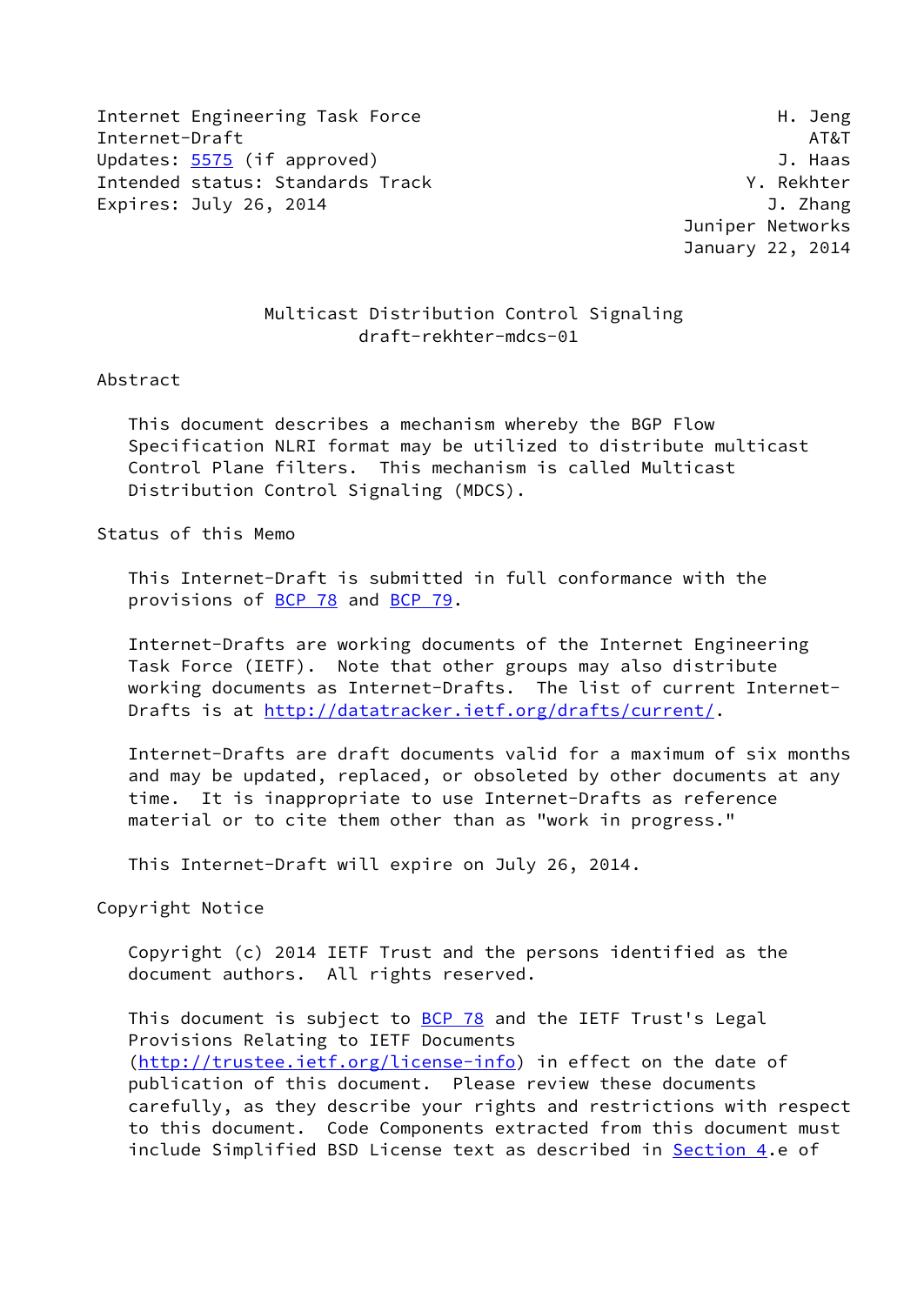Internet-Draft MDCS MOOS MOOS January 2014

 the Trust Legal Provisions and are provided without warranty as described in the Simplified BSD License.

# Table of Contents

| Introduction $\dots \dots \dots \dots \dots \dots \dots \dots \dots \dots$ |  |  |  |  |  |
|----------------------------------------------------------------------------|--|--|--|--|--|
| 2. Specification of Requirements 3                                         |  |  |  |  |  |
| 2.1. Multicast Distribution Control Signaling 3                            |  |  |  |  |  |
| 2.2. An example of configuration on ERs 6                                  |  |  |  |  |  |
| 3. Summary of Updates to BGP Flowspec 7                                    |  |  |  |  |  |
|                                                                            |  |  |  |  |  |
|                                                                            |  |  |  |  |  |
|                                                                            |  |  |  |  |  |
|                                                                            |  |  |  |  |  |
|                                                                            |  |  |  |  |  |
| 7.2. Informative References 8                                              |  |  |  |  |  |
|                                                                            |  |  |  |  |  |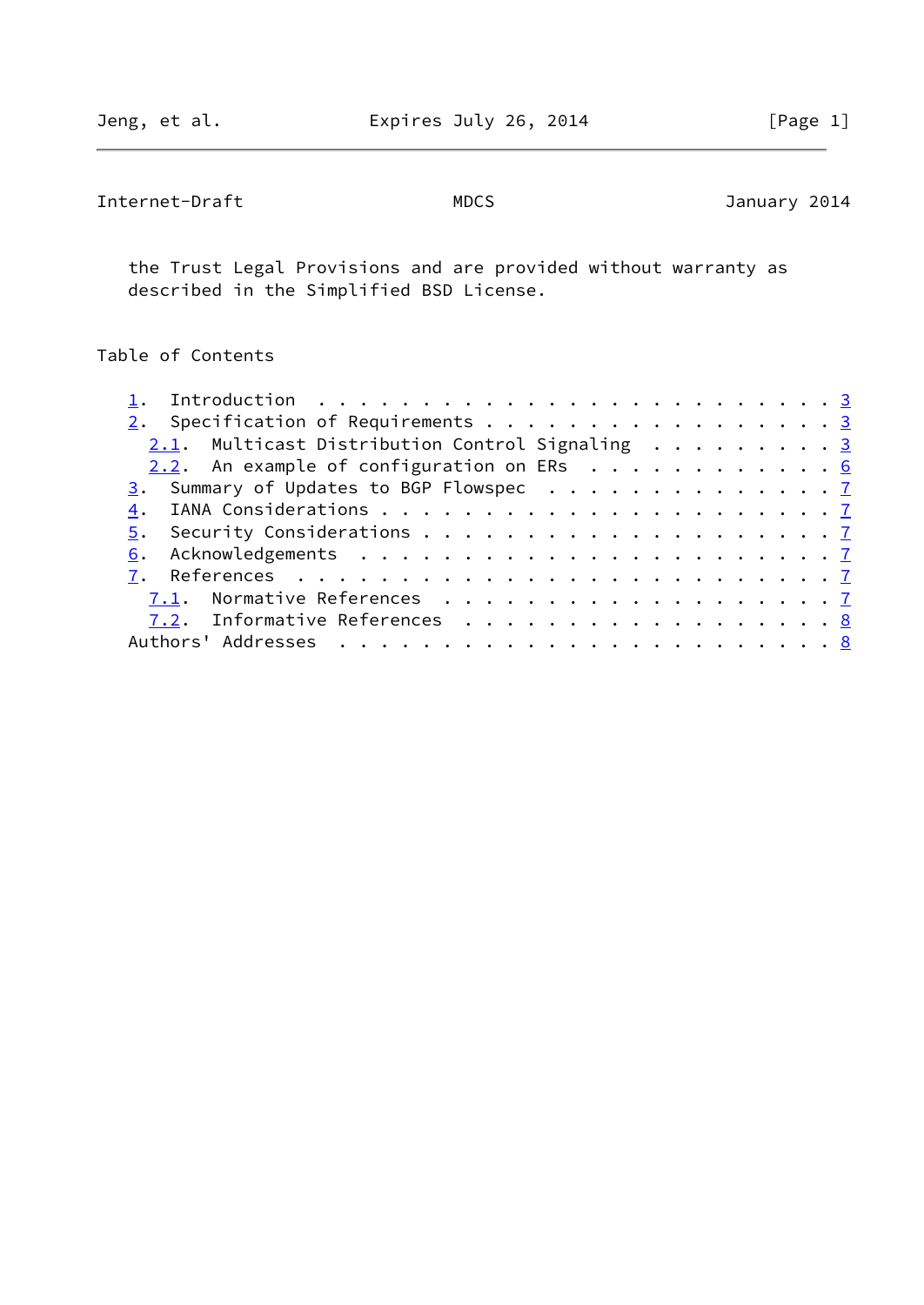Jeng, et al. **Expires July 26, 2014** [Page 2]

<span id="page-2-1"></span>Internet-Draft MDCS January 2014

### <span id="page-2-0"></span>[1](#page-2-0). Introduction

 Consider a content provider that wants to deliver a particular content to a set of customers/subscribers, where the provider and the subscribers are connected by an IP service provider and the content is distributed using multicast connectivity. The content provider may wish to restrict delivery of the content to a subset of the subscribers in a centralized fashion.

 For the purpose of this document we assume that a content provider consists of one or more Content Servers, and one or more Content Distribution Controllers. While this document assumes communication between Content Servers and Content Distribution Controllers, the procedures for implementing such communication is outside the scope of this document.

 Content Servers are connected to one or more IP service providers (ISPs) that are offering multicast delivery of the content to the subscribers of the content provider. Content providers use these ISPs to deliver content to their subscribers.

 Subscribers are connected to the Edge Routers (ERs) of the ISP. Note that the multicast connectivity service provided by the ISP extends all the way to the ERs. Such service could be provided by either deploying IP multicast natively, or with some tunneling mechanism like AMT, or by a combination of both within the ISP. However, between the ERs and the subscribers there may, or may not be multicast connectivity.

For further information, see [\[geo-dist](#page-8-1)].

<span id="page-2-2"></span>[2](#page-2-2). Specification of Requirements

 The key words "MUST", "MUST NOT", "REQUIRED", "SHALL", "SHALL NOT", "SHOULD", "SHOULD NOT", "RECOMMENDED", "MAY", and "OPTIONAL" in this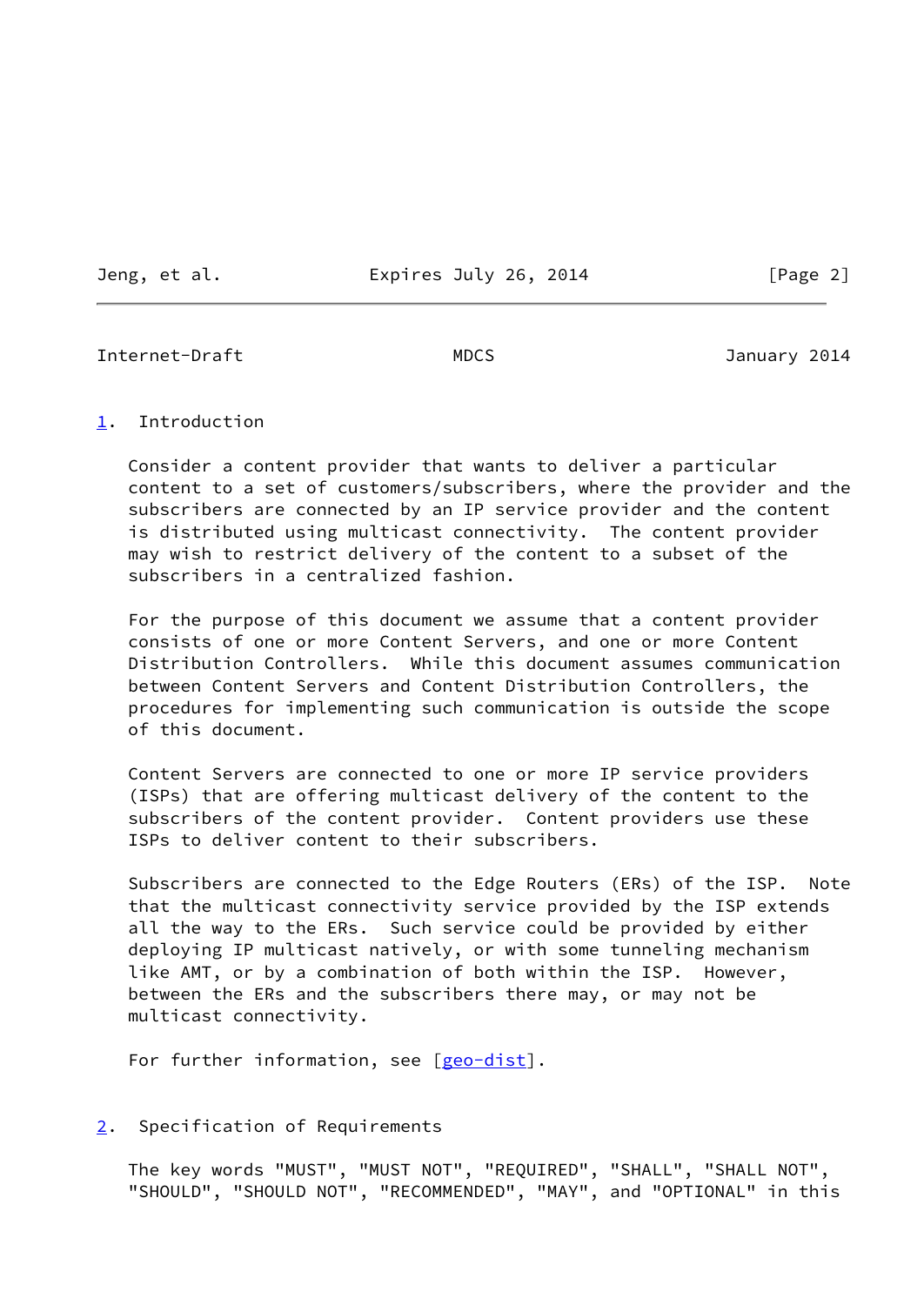document are to be interpreted as described in [RFC 2119 \[RFC2119](https://datatracker.ietf.org/doc/pdf/rfc2119)].

<span id="page-3-0"></span>[2.1](#page-3-0). Multicast Distribution Control Signaling

 Multicast distribution control signaling is intended to enforce exclusion/inclusion policies of a content provider, and specifically to prevent a subscriber from accessing a particular multicast channel carrying a particular content provided by the content provider if the subscriber obtained the information about this channel through some illegitimate means.

Multicast distribution control signaling for a particular content is

| Jeng, et al. | Expires July 26, 2014 | [Page 3] |
|--------------|-----------------------|----------|
|--------------|-----------------------|----------|

Internet-Draft MDCS MDCS January 2014

 originated by Content Distribution Controller(s), and uses BGP Flow Spec [\[RFC5575](https://datatracker.ietf.org/doc/pdf/rfc5575)] as follows:

 For a particular content carried over a particular (S, G) multicast flow the Content Distribution Controller responsible for that content originates a BGP Flow Spec route. This route is carried using BGP multi-protocol capabilities [\[RFC4760](https://datatracker.ietf.org/doc/pdf/rfc4760)] with AFI 1 (for IPv4) or 2 (for IPv6), and the MCAST-FLOWSPEC SAFI. The NLRI of the route carries S in the Source Prefix component (with length of 32 for IPv4 or 128 for IPv6), and G in the Destination Prefix component (with length of 32 for IPv4 of 128 for IPv6).

 This route is ultimately propagated to the ER of the ISP connected to the content provider.

 An ER that receives BGP Flow Spec routes carrying the multicast distribution control information applies it to PIM and/or IGMP messages the ER receives from the subscribers connected to that ER. (Note that such IGMP messages may be encapsulated in MDT messages.) Specifically, the ER, based on the information received in the BGP Flow Spec routes, decides whether to accept (or reject) a particular PIM or IGMP Join received on one of its subscriber's ports, as follows:

 As a Content Distribution Controller originates a BGP Flow Spec route for a particular (S, G) multicast flow, such a route will carry one or more Route Targets [[RFC4360](https://datatracker.ietf.org/doc/pdf/rfc4360)], which will ultimately control inclusion/exclusion of that flow on individual ports of ERs that receive this route.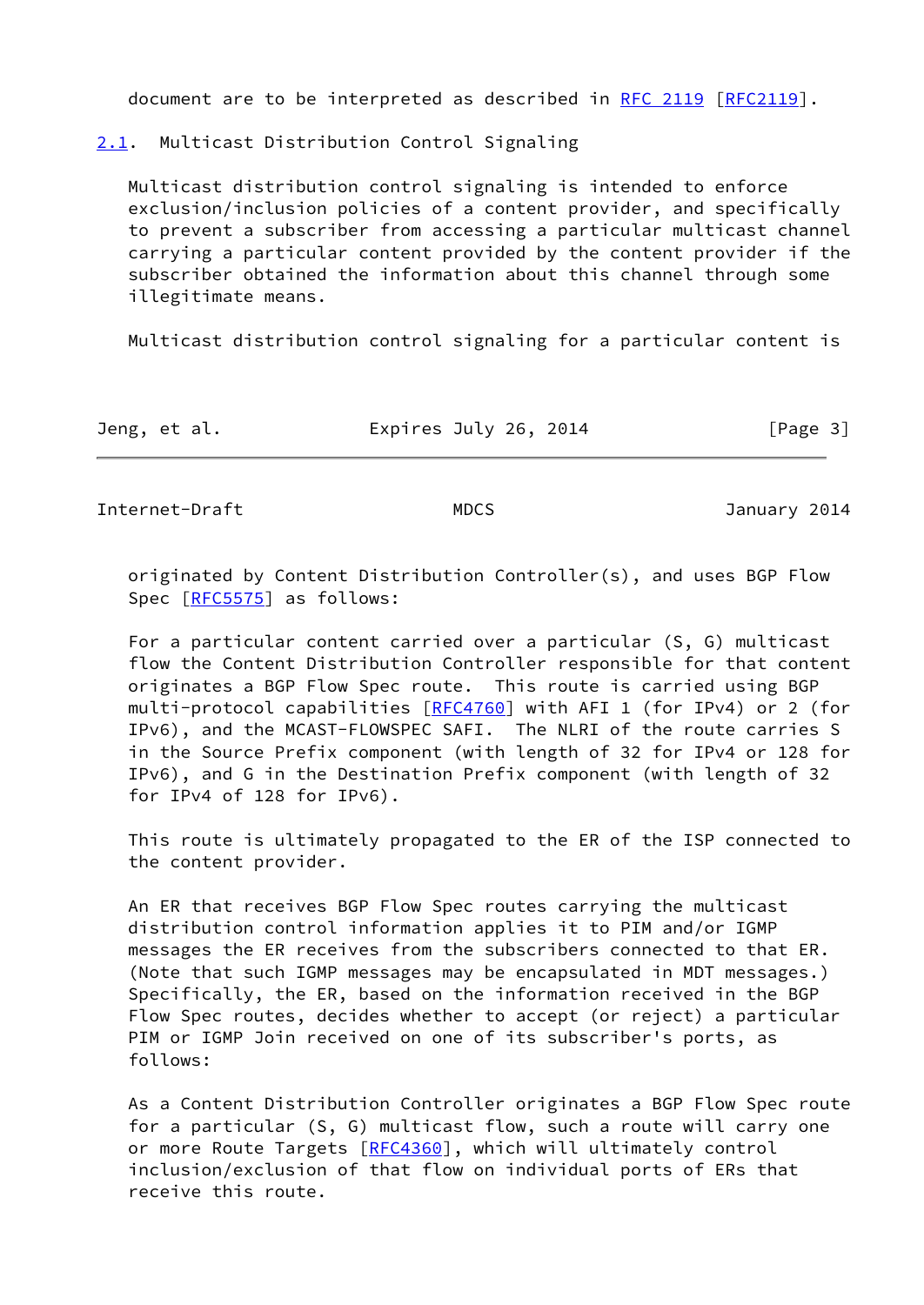Each subscriber port on an ER is associated with one or more zones. For each zone that a port belongs to, the port is provisioned with two sets of RTs associated with that zone - the inclusion set is for allowing to accept PIM or IGMP Join for some content (or to be more precise for the (S, G) flow that carries that content), and the exclusion set is for disallowing to accept PIM or IGMP Joins for some other content. All those RTs (of all subscribers ports) control import of BGP Flow Spec routes by the ER.

 Note that the RTs associated with the subscriber port are ordered. This permits configurations that accommodate include or exclude policies of zones of differing geographic size or overlap. See below for an example.

 If the RTs carried by a given BGP Flow Spec route carrying multicast distribution control signaling match the inclusion set of RTs associated with a given port on an ER, then PIM or IGMP Joins for the (S, G) carried in the route and received from the subscriber(s)

| Jeng, et al. | Expires July 26, 2014 | [Page 4] |
|--------------|-----------------------|----------|
|              |                       |          |

Internet-Draft MDCS January 2014

 connected to that port SHOULD be accepted by the ER. If the RTs carried by the route match the exclusion set, then PIM or IGMP Joins for the (S, G) carried in the route MUST NOT be accepted when received from the subscriber(s) connected to that port. (See example section below.)

 Each subscriber port on an ER is provisioned with the default inclusion/exclusion policy that controls acceptance (or rejection) of PIM or IGMP Join messages in the absence of any multicast distribution control signaling. In the former case, in the absence of any multicast distribution signaling, subscribers connected to that port may receive any multicast flow. In the latter case, in the absence of any multicast distribution control signaling, subscribers connected to that port may receive no multicast flows. BGP Flow Spec routes that carry multicast distribution control signaling modify such default behavior.

 Once a Content Distribution Controller determines that a particular (S, G) multicast stream no longer used to carry a particular content, the Content Distribution Controller withdraws the BGP Flow Spec route that carries multicast distribution control information for that content.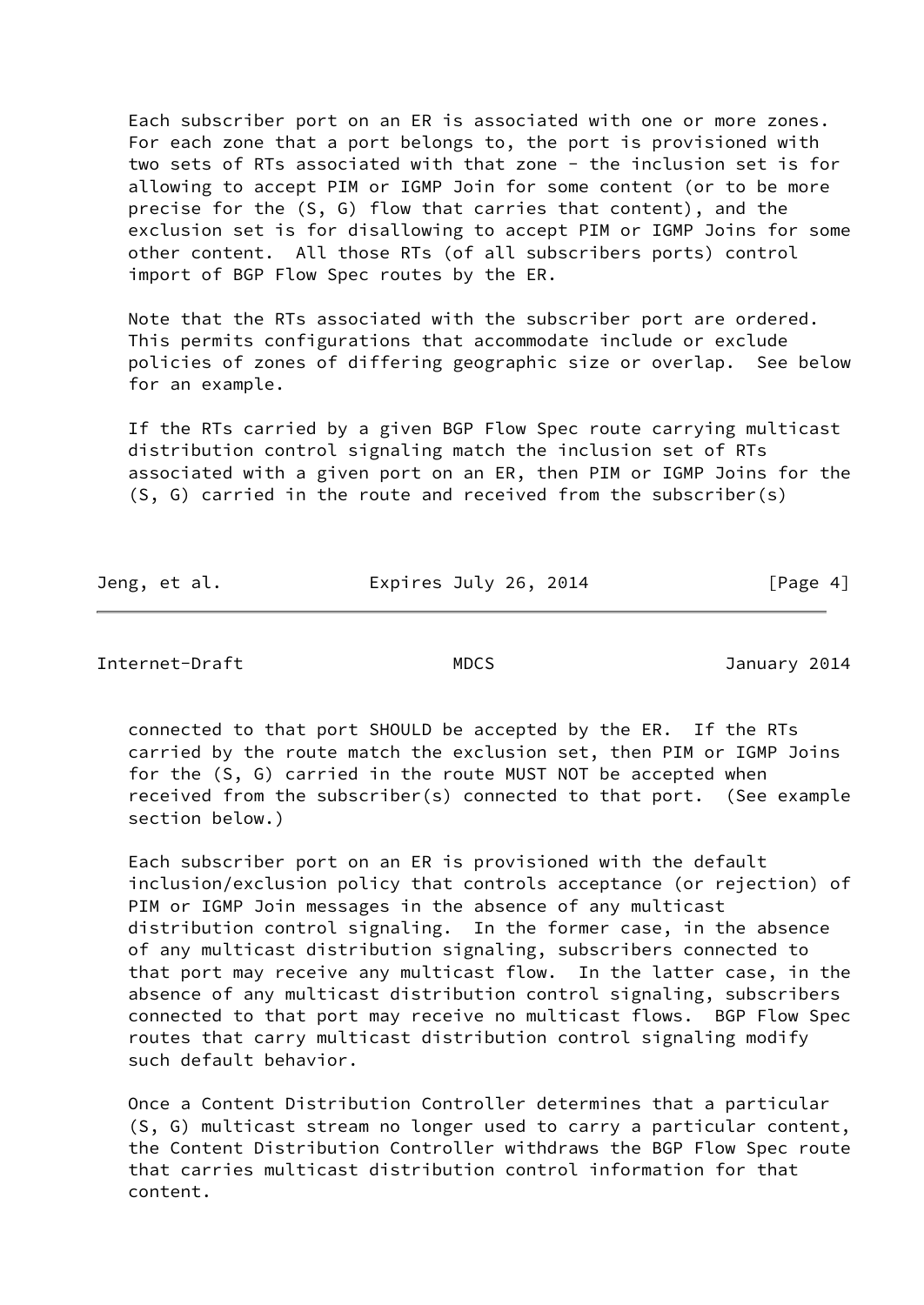Note that while [\[RFC5575](https://datatracker.ietf.org/doc/pdf/rfc5575)] uses the information carried in BGP Flow Spec routes for the purpose of Data Plane filtering, this document uses this information for the purpose of filtering multicast Control Plane traffic (PIM or IGMP).

 To constrain the distribution of BGP Flow Spec routes that carry multicast distribution control information to only the relevant ERs, the ERs MAY originate Route Target Constraint (RTC) routes that carry the RTs that control import of the BGP Flow Spec routes on these ERs.

 To constrain the import of these RTC routes to only the Content Distribution Controllers, the Content Distribution Controllers are configured with one or more RTs. These RTs control import by the Content Distribution Controller(s) of the RTC routes originated by the ERs. Furthermore, the Content Distribution Controllers MAY themselves originate RTC routes that carry the import RT(s) configured on these Content Distribution Controllers, and that control import of RTC routes by these Content Distribution Controllers.

 This document assumes that if a given content provider has multiple Content Distribution Controllers, then all of these Controllers are provisioned with the same RT(s) that control import of the RTC routes originated by the ERs. Furthermore, this document assumes that if a given ISP is providing (multicast) connectivity service to more than

| Expires July 26, 2014<br>Jeng, et al. | [Page 5] |
|---------------------------------------|----------|
|---------------------------------------|----------|

<span id="page-5-0"></span>Internet-Draft MDCS MDCS January 2014

 one content provider, then the RTC routes originated by any of the ERs of that ISP MUST carry the set union of the import RTs used by the Content Distribution Controllers of all of these content providers.

 RTs carried by routes with AFI 1 and MCAST-FLOWSPEC SAFI SHOULD NOT be re-used by routes with any other AFI and/or SAFI. Likewise, RTs carried by routes wiht AFI 2 and MCAST-FLOWSPEC SAFI SHOULD NOT be re-used by routes with any other AFI and/or SAFI. Furthermore, RTs carried by routes with AFI 1 and SAFI 132 (AFI/SAFI used by RTC routes) SHOULD NOT be re-used by routes with any other AFI and/or SAFI.

 Note that while [\[RFC4684](https://datatracker.ietf.org/doc/pdf/rfc4684)] uses RTC routes to constrain distribution of VPN-IP routes [\[RFC4364](https://datatracker.ietf.org/doc/pdf/rfc4364)], this document uses RTC routes to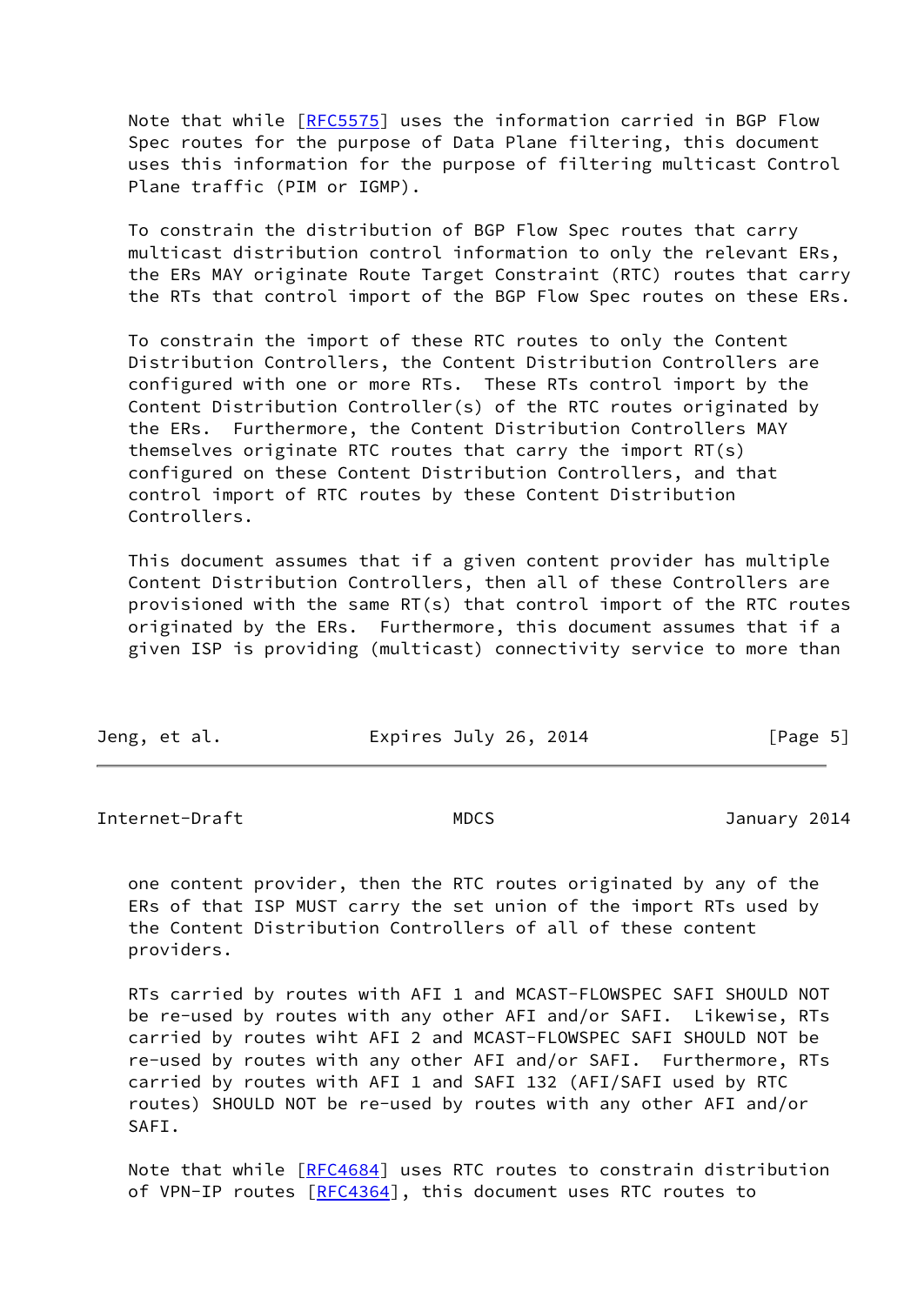constrain distribution of BGP Flow Spec routes, and also to (recursively) constrain distribution of RTC routes themselves.

<span id="page-6-0"></span>[2.2](#page-6-0). An example of configuration on ERs

 Consider an ER in Manhattan that has a port that is provisioned with the following import RTs:

 <include-manhattan, exclude-manhattan, include-nyc, exclude nyc, include-east, exclude-east, include-usa, exclude-usa>

When the ER receives a Flow Spec route with <exclude-nyc, include manhattan, include-usa> RTs, the ER first try to match "include manhattan" or "exclude-manhattan" (the first ones on the list) - and the result is "include-manhattan". Therefore, the (S, G) carried in the Flow Spec route is allowed on that port of the ER.

 Consider another ER in Boston that has a port that is provisioned with the following import RTs:

 <include-cambridge, exclude-cambridge, include-bos, exclude bos, include-east, exclude-east, include-usa, exclude-usa>

 The above mentioned Flow Spec route will be imported (due to the include-usa RT), and will result in the (S, G) carried in the flow Spec route to be allowed on that port of the ER.

 Now consider a different Flow Spec route with the <exclude-usa, include-bos, include-nyc, exclude-manhattan> RTs. The (S, G) carried in the route will be disallowed in Manhattan, allowed in Boston, and allowed in Queens (as the route will match the "include-nyc" RT).

| Jeng, et al. | Expires July 26, 2014 | [Page 6] |
|--------------|-----------------------|----------|
|              |                       |          |

<span id="page-6-2"></span>Internet-Draft MDCS MDCS January 2014

<span id="page-6-1"></span>[3](#page-6-1). Summary of Updates to BGP Flowspec

 As described above, this document makes small changes to the BGP Flow Specifcation mechanism when carried using the MCAST-FLOWSPEC SAFI:

 o Destination addresses will contain a multicast group rather than a unicast destination.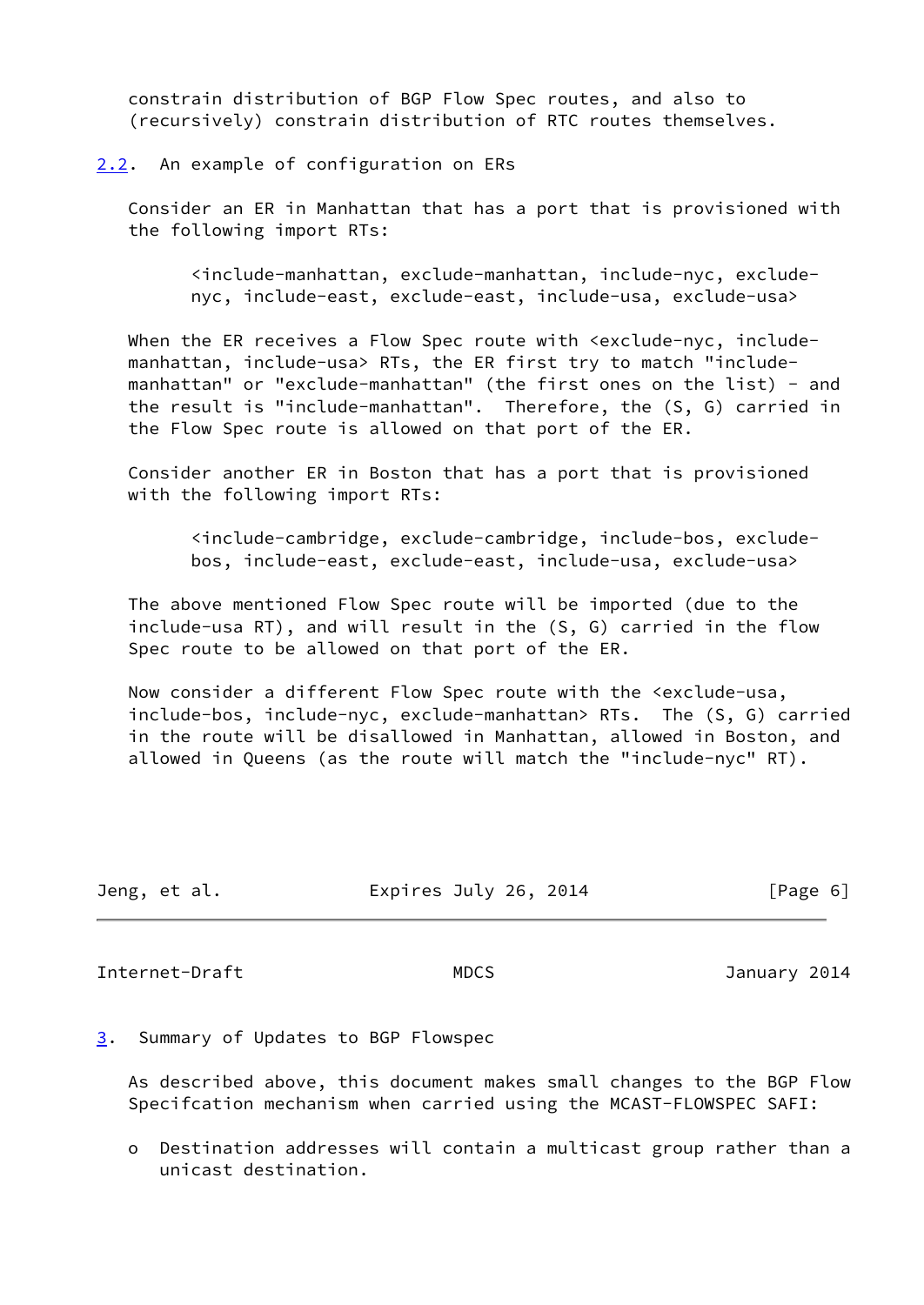- o Flow specification routes for this SAFI are used for filtering multicast Control Plane traffic rather than the matching multicast traffic itself.
- o Flow specification routes for this SAFI will carry one or more Route Target extended communities.
- o Flow specification component types not applicable to signaling multicast Control Plane traffic MUST be ignored. E.g.: ICMP type, ICMP code, TCP flags, Fragment.
- <span id="page-7-0"></span>[4](#page-7-0). IANA Considerations

 This document defines a new BGP Subsequent Address Family Identifier (SAFI) value, MCAST-FLOWSPEC. The authors request assignment of a value from the First Come, First Served portion of this registry.

<span id="page-7-1"></span>[5](#page-7-1). Security Considerations

TBD

<span id="page-7-2"></span>[6](#page-7-2). Acknowledgements

 The authors would like to thank Han Nguyen for his contributions to this document.

- <span id="page-7-3"></span>[7](#page-7-3). References
- <span id="page-7-4"></span>[7.1](#page-7-4). Normative References
	- [RFC2119] Bradner, S., "Key words for use in RFCs to Indicate Requirement Levels", [BCP 14](https://datatracker.ietf.org/doc/pdf/bcp14), [RFC 2119](https://datatracker.ietf.org/doc/pdf/rfc2119), March 1997.
	- [RFC4360] Sangli, S., Tappan, D., and Y. Rekhter, "BGP Extended Communities Attribute", [RFC 4360,](https://datatracker.ietf.org/doc/pdf/rfc4360) February 2006.

| Jeng, et al. | Expires July 26, 2014 | [Page 7] |
|--------------|-----------------------|----------|
|--------------|-----------------------|----------|

<span id="page-7-5"></span>Internet-Draft MDCS January 2014

[RFC4684] Marques, P., Bonica, R., Fang, L., Martini, L., Raszuk,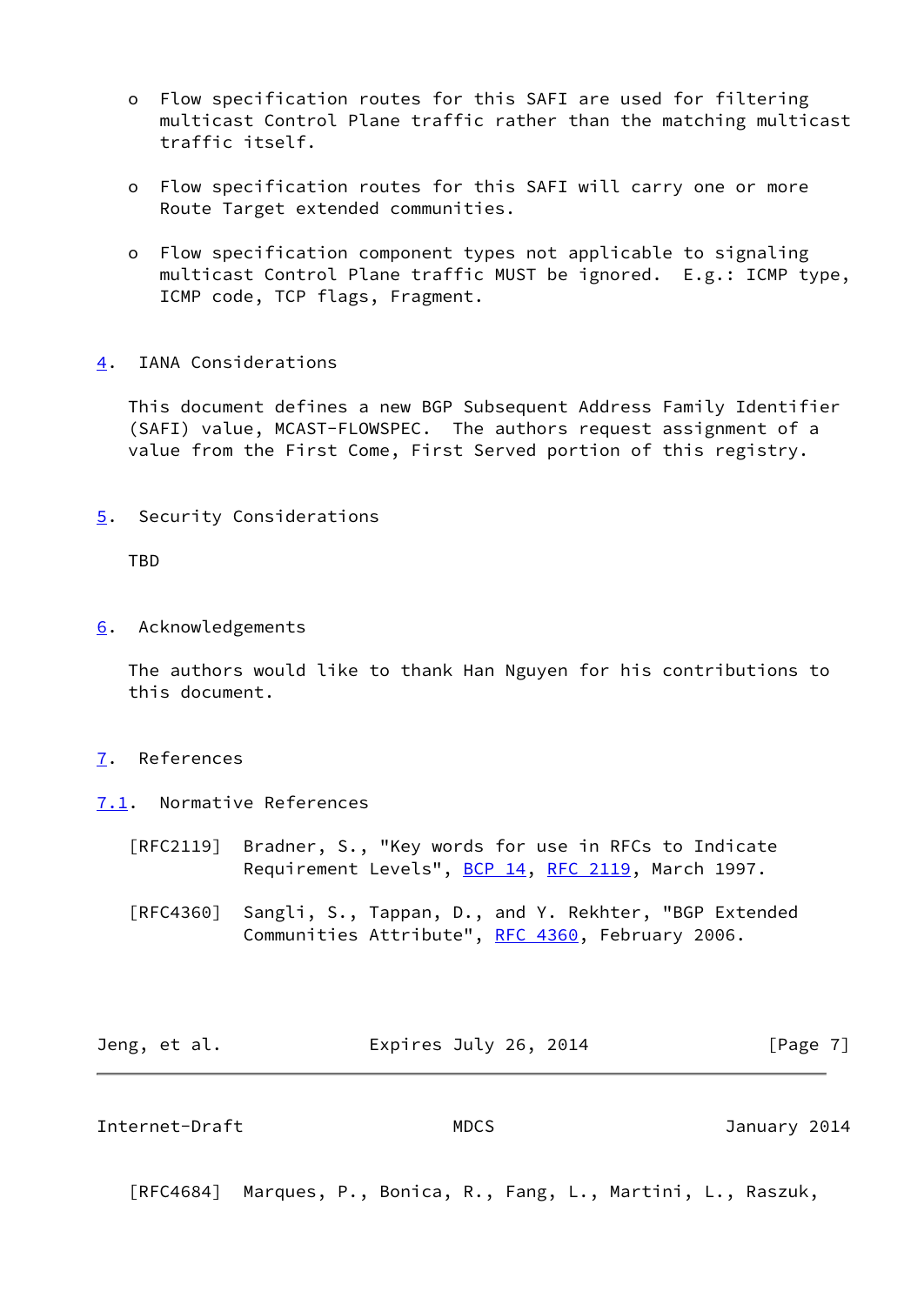R., Patel, K., and J. Guichard, "Constrained Route Distribution for Border Gateway Protocol/MultiProtocol Label Switching (BGP/MPLS) Internet Protocol (IP) Virtual Private Networks (VPNs)", [RFC 4684](https://datatracker.ietf.org/doc/pdf/rfc4684), November 2006.

- [RFC4760] Bates, T., Chandra, R., Katz, D., and Y. Rekhter, "Multiprotocol Extensions for BGP-4", [RFC 4760](https://datatracker.ietf.org/doc/pdf/rfc4760), January 2007.
- [RFC5575] Marques, P., Sheth, N., Raszuk, R., Greene, B., Mauch, J., and D. McPherson, "Dissemination of Flow Specification Rules", [RFC 5575,](https://datatracker.ietf.org/doc/pdf/rfc5575) August 2009.
- <span id="page-8-0"></span>[7.2](#page-8-0). Informative References
	- [RFC4364] Rosen, E. and Y. Rekhter, "BGP/MPLS IP Virtual Private Networks (VPNs)", [RFC 4364](https://datatracker.ietf.org/doc/pdf/rfc4364), February 2006.
	- [geo-dist]

<span id="page-8-1"></span> Jeng, H., Haas, J., Rekhter, Y., and J. Zhang, "Multicast Geo Distribution Control", [draft-rekhter-geo-distribution-control-03.txt](https://datatracker.ietf.org/doc/pdf/draft-rekhter-geo-distribution-control-03.txt) (work in progress), 2014.

Authors' Addresses

 Huajin Jeng AT&T

Email: hj2387@att.com

 Jeffrey Haas Juniper Networks 1194 N. Mathida Ave. Sunnyvale, CA 94089 US

Email: jhaas@juniper.net